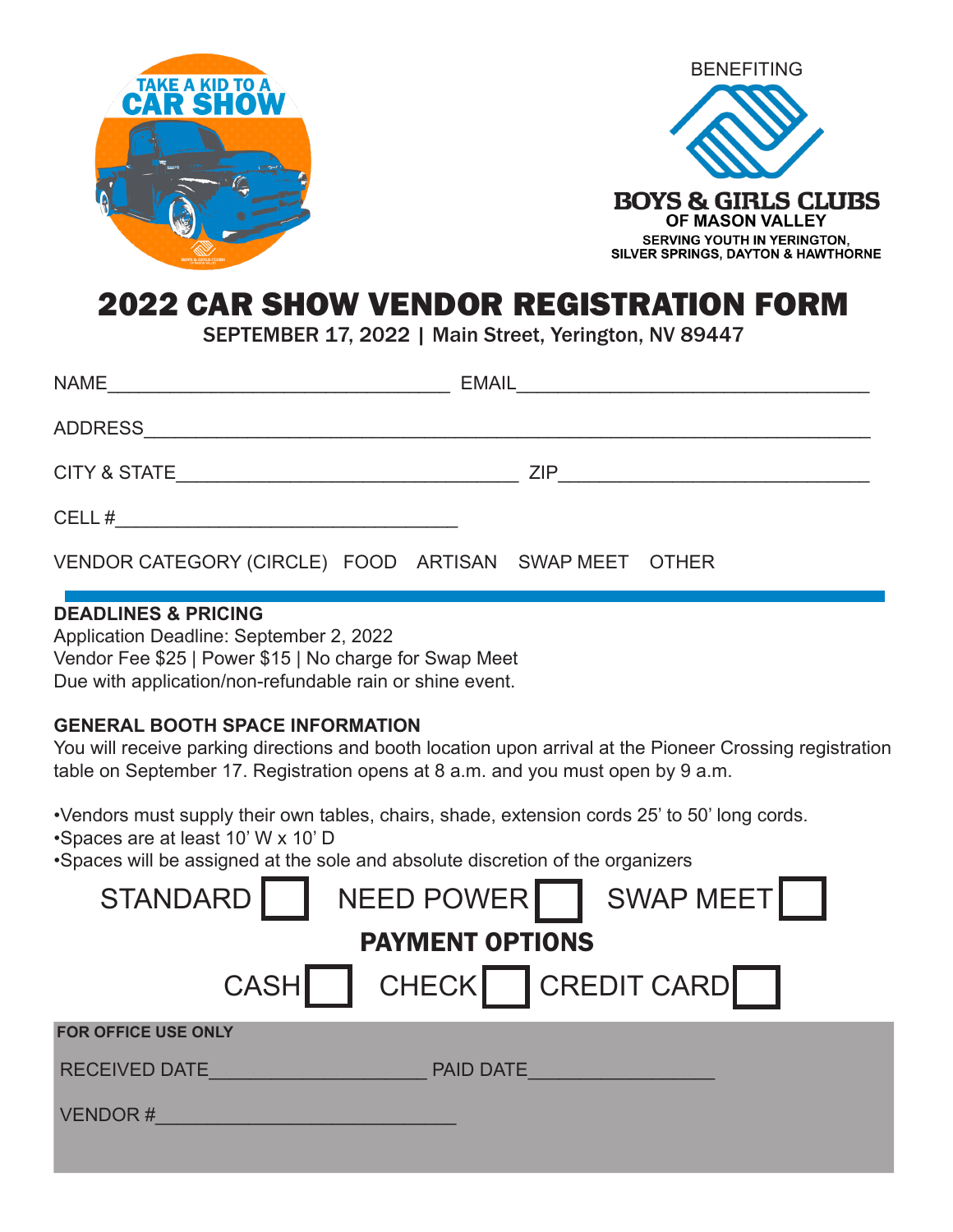### LEGAL DISCLAIMER

In consideration of participation in any event on Boys & Girls Clubs of Mason Valley, Pioneer Crossing or the City of Yerington property, I hereby release and forever discharge Boys & Girls Clubs of Mason Valley, Pioneer Crossing or the City of Yerington, its officers, agents, employees and representatives and their respective heirs, successors, and assigns, from any and all actions, causes of actions, suites, proceedings, debts, dues, contracts, judgments, damages, claims, and/or demands whatsoever in law or equity that the undersigned, its successors or assigns, ever had, now have, or may have in the future in connection with the undersigned's participation in any event on Boys & Girls Clubs of Mason Valley, Pioneer Crossing or the City of Yerington property.

Signature

Date:

Payment due with booth registration form. Deadline September 2, 2022 Makes checks Payable to: Boys & Girls Clubs of Mason Valley, Yerington, NV 89447

Comments:

For questions, comments or concerns, please contact Nick Beaton at nbeaton@bgcmasonvalley.org | 775-463-2334

 $\mathcal{L}_\text{max} = \frac{1}{2} \sum_{i=1}^{n} \frac{1}{2} \sum_{i=1}^{n} \frac{1}{2} \sum_{i=1}^{n} \frac{1}{2} \sum_{i=1}^{n} \frac{1}{2} \sum_{i=1}^{n} \frac{1}{2} \sum_{i=1}^{n} \frac{1}{2} \sum_{i=1}^{n} \frac{1}{2} \sum_{i=1}^{n} \frac{1}{2} \sum_{i=1}^{n} \frac{1}{2} \sum_{i=1}^{n} \frac{1}{2} \sum_{i=1}^{n} \frac{1}{2} \sum_{i=1}^{n} \frac{1$ 

 $\mathcal{L}_\text{max} = \frac{1}{2} \sum_{i=1}^{n} \frac{1}{2} \sum_{i=1}^{n} \frac{1}{2} \sum_{i=1}^{n} \frac{1}{2} \sum_{i=1}^{n} \frac{1}{2} \sum_{i=1}^{n} \frac{1}{2} \sum_{i=1}^{n} \frac{1}{2} \sum_{i=1}^{n} \frac{1}{2} \sum_{i=1}^{n} \frac{1}{2} \sum_{i=1}^{n} \frac{1}{2} \sum_{i=1}^{n} \frac{1}{2} \sum_{i=1}^{n} \frac{1}{2} \sum_{i=1}^{n} \frac{1$ 

\_\_\_\_\_\_\_\_\_\_\_\_\_\_\_\_\_\_\_\_\_\_\_\_\_\_\_\_\_\_\_\_\_\_\_\_\_\_\_\_\_\_\_\_\_\_\_\_\_\_\_\_\_\_\_\_\_\_\_\_\_\_\_\_\_\_\_\_\_\_\_\_\_\_\_\_\_\_\_\_

\_\_\_\_\_\_\_\_\_\_\_\_\_\_\_\_\_\_\_\_\_\_\_\_\_\_\_\_\_\_\_\_\_\_\_\_\_\_\_\_\_\_\_\_\_\_\_\_\_\_\_\_\_\_\_\_\_\_\_\_\_\_\_\_\_\_\_\_\_\_\_\_\_\_\_\_\_\_\_\_

 $\mathcal{L}_\text{max} = \frac{1}{2} \sum_{i=1}^{n} \frac{1}{2} \sum_{i=1}^{n} \frac{1}{2} \sum_{i=1}^{n} \frac{1}{2} \sum_{i=1}^{n} \frac{1}{2} \sum_{i=1}^{n} \frac{1}{2} \sum_{i=1}^{n} \frac{1}{2} \sum_{i=1}^{n} \frac{1}{2} \sum_{i=1}^{n} \frac{1}{2} \sum_{i=1}^{n} \frac{1}{2} \sum_{i=1}^{n} \frac{1}{2} \sum_{i=1}^{n} \frac{1}{2} \sum_{i=1}^{n} \frac{1$ 

 $\mathcal{L}_\text{max} = \frac{1}{2} \sum_{i=1}^{n} \frac{1}{2} \sum_{i=1}^{n} \frac{1}{2} \sum_{i=1}^{n} \frac{1}{2} \sum_{i=1}^{n} \frac{1}{2} \sum_{i=1}^{n} \frac{1}{2} \sum_{i=1}^{n} \frac{1}{2} \sum_{i=1}^{n} \frac{1}{2} \sum_{i=1}^{n} \frac{1}{2} \sum_{i=1}^{n} \frac{1}{2} \sum_{i=1}^{n} \frac{1}{2} \sum_{i=1}^{n} \frac{1}{2} \sum_{i=1}^{n} \frac{1$